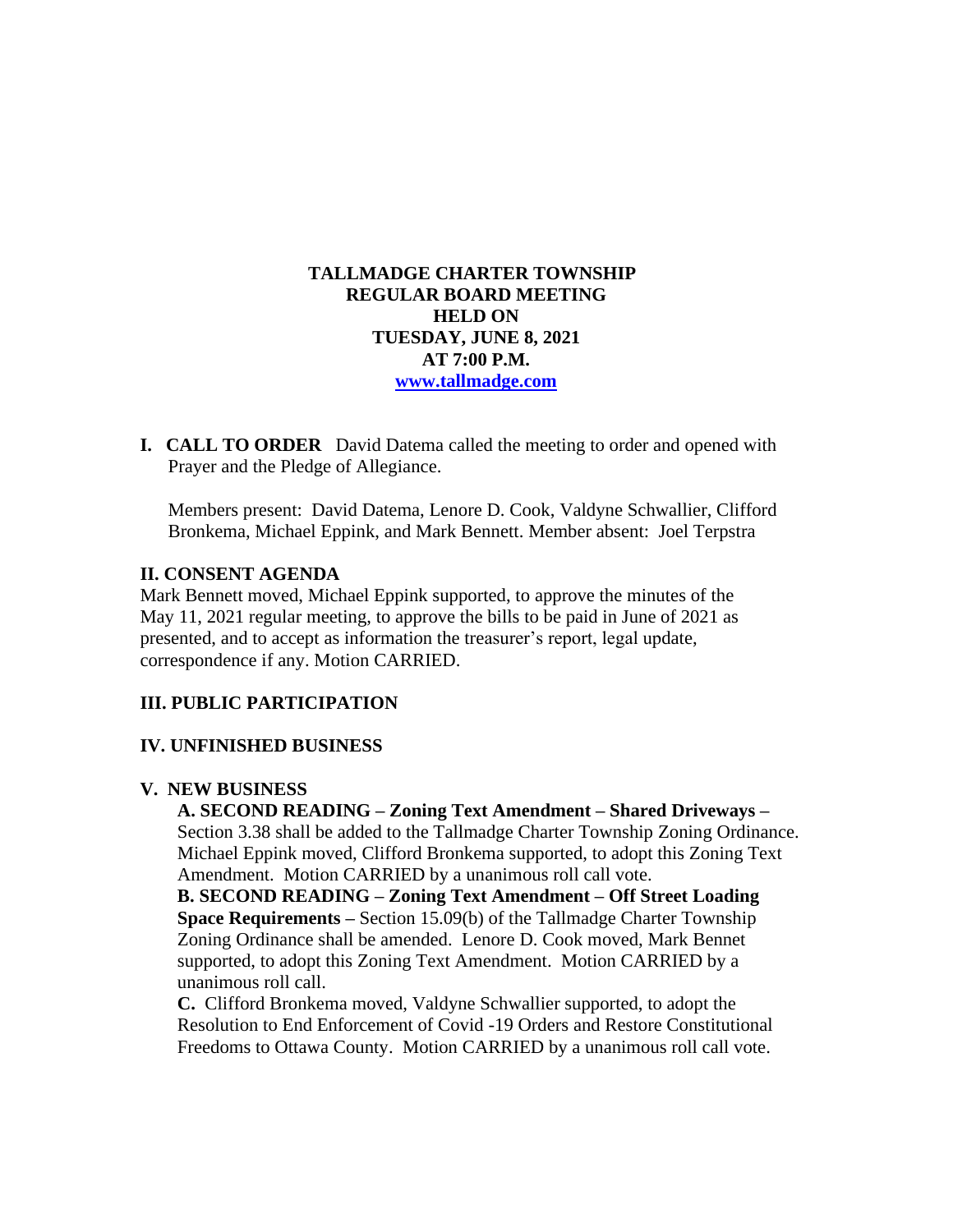#### **D. TALLMADGE CHARTER TOWNSHIP GENERAL MATTERS**

**At a meeting of the Township Board of the Charter Township of Tallmadge, Ottawa County, Michigan, held at the Township Hall at 0-1451 Leonard, Tallmadge Charter Township, Ottawa County, Michigan, on the 8th day of June, 2021, at 7:00 p.m., local time.**

**PRESENT: David Datema, Lenore D. Cook, Valdyne Schwallier, Clifford Bronkema, Michael Eppink, Mark Bennett**

**ABSENT: Joel Terpstra**

**The Township Supervisor advised the Township Board that the next order of business was the consideration of certain Board resignations and appointments.**

**The following resolution was offered by Michael Eppink and supported by Valdyne Schwallier:**

### **BOARD RESIGNATION AND APPOINTMENT RESOLUTION**

**WHEREAS, the Township Supervisor has submitted a contingent resignation, effective July 5, 2021, attached as Exhibit A;** 

**WHEREAS, a Township Trustee has submitted a contingent resignation, effective July 5, 2021, attached as Exhibit B;**

**WHEREAS, the Township Board is willing to accept both resignations, with their contingencies, and wishes to make appointments to both of the resulting vacancies on the Township Board;** 

**WHEREAS, neither the Township Supervisor nor the Township Trustee may vote upon their successors to their resigned positions;** 

**IT IS NOW RESOLVED BY THE TOWNSHIP BOARD OF THE CHARTER TOWNSHIP OF TALLMADGE, OTTAWA COUNTY, MICHIGAN, AS FOLLOWS.**

**1. The Township Board accepts the resignation of the Township Supervisor, (David Datema) as submitted, attached as Exhibit A.**

 **YES: Cook, Schwallier, Eppink, Bronkema,Bennett NO: ABSTAIN: Datema on items 1, 3, 5, 6; Bennett on items 2, 4, 5, 6.**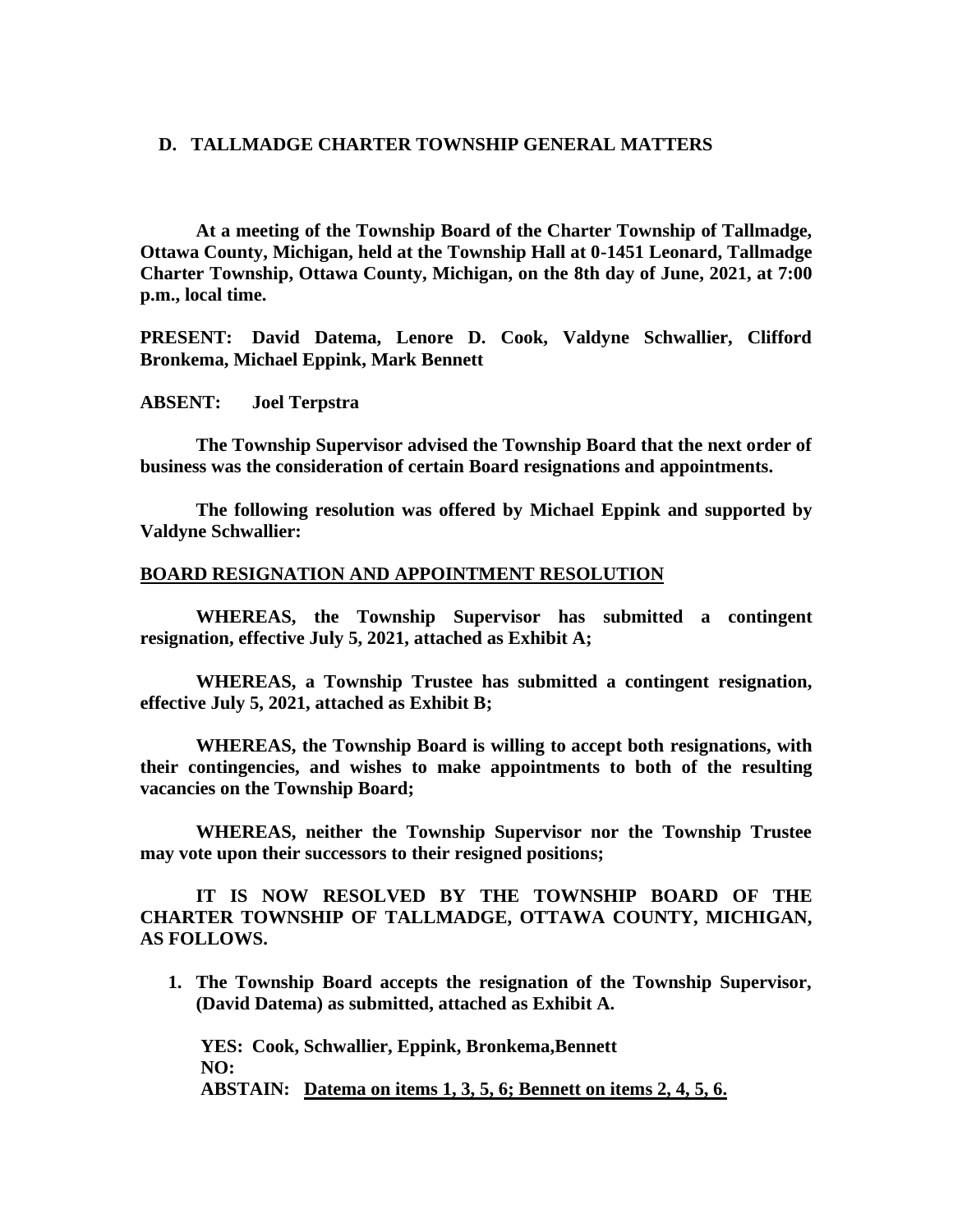- **2. The Township Board accepts the resignation of the Township Trustee, (Mark Bennett) as submitted, attached as Exhibit B. YES: Datema, Cook. Eppink, Bronkema, Schwallier NO: ABSTAIN: Datema on items 1, 3, 5, 6; Bennett on items 2, 4, 5, 6.**
- **3. Because the resigning Township Supervisor (David Datema) cannot vote on his replacement and may abstain from voting on his request to be appointed to a vacancy in another Township office, the Township Supervisor (David Datema) is excused from voting on items 1, 3, 5, and 6 of this Resolution. YES: Bennett, Schwallier, Bronkema, Cook, Eppink NO: ABSTAIN: Datema on items 1, 3, 5, 6; Bennett on items 2, 4, 5, 6.**
- **4. Because the resigning Township Trustee (Mark Bennett) cannot vote on his replacement and may abstain from voting on his request to be appointed to a vacancy in another Township office, the Township Trustee (Mark Bennett) is excused from voting on items 2, 4, 5, and 6 of this Resolution. YES: Datema, Eppink, Bronkema, Cook, Schwallier NO: ABSTAIN: Datema on items 1, 3, 5, 6; Bennett on items 2, 4, 5, 6.**
- **5. Per the conditions in his resignation as Township Supervisor, (Dave Datema) the Township Board appoints David Datema to the vacant Township Trustee position, effective July 6, 2021, until the general election in November of 2022. YES: Schwallier, Bronkema, Eppink, Cook NO:**

 **ABSTAIN: Datema on items 1, 3, 5, 6; Bennett on items 2, 4, 5, 6.** 

**6. Per the conditions in his resignation as Township Trustee, (Mark Bennett) the Township Board appoints Mark Bennett to the vacant Township Supervisor position, effective July 6, 2021, until the general election in November of 2022. YES: Bronkema, Eppink, Cook, Schwallier NO:**

 **ABSTAIN: Datema on items 1, 3, 5, 6; Bennett on items 2, 4, 5, 6.**